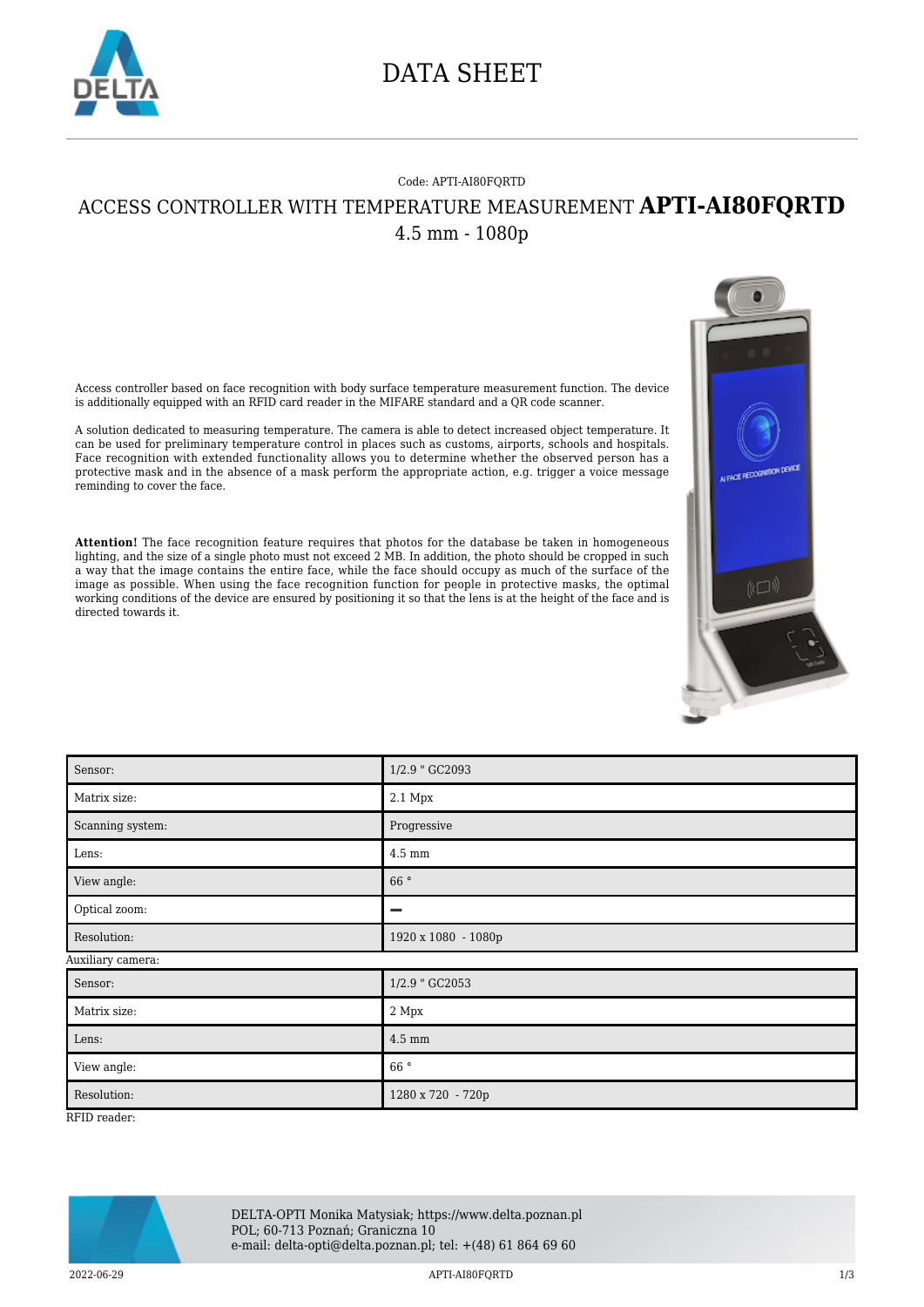

## DATA SHEET

| Cards support:                       | MIFARE 13.56 MHz                                                                                                                                                                                                                                                  |  |
|--------------------------------------|-------------------------------------------------------------------------------------------------------------------------------------------------------------------------------------------------------------------------------------------------------------------|--|
| Keyboard built-in:                   |                                                                                                                                                                                                                                                                   |  |
| Doorbell button:                     |                                                                                                                                                                                                                                                                   |  |
| QR code reader:                      |                                                                                                                                                                                                                                                                   |  |
| Resolution:                          | 640 x 480 px                                                                                                                                                                                                                                                      |  |
| View angle:                          | 90°                                                                                                                                                                                                                                                               |  |
| Interface:                           | USB, RS-232 TTL                                                                                                                                                                                                                                                   |  |
| Maximum background illumination:     | 100 000 Lux                                                                                                                                                                                                                                                       |  |
| QR codes reading:                    | · 1D : EAN, UPC, Code 39, Code 93, Code 128, UCC/EAN 128, Codabar, Interleaved<br>2 of 5 (ITF), ITF-6, ITF-14, ISBN, ISSN, MSI-Plessey, GS1 Databar, Code 11,<br>Industrial 25, Standard 25, Plessey, Matrix 2 of 5<br>· 2D : QR Code, Data Matrix, PDF417, Aztec |  |
| Reading distance:                    | • EAN13 (13 mm): 30  140 mm<br>• Code 39 (5 mm) : 30  50 mm<br>• QR Code (20 mm) : 35  120 mm<br>• Data Matrix (10 mm) : 30  70 mm<br>• PDF417 (6.67 mm) : 30  80 mm                                                                                              |  |
| Minimal contrast:                    | 25 %                                                                                                                                                                                                                                                              |  |
| General information:                 |                                                                                                                                                                                                                                                                   |  |
| Standard:                            | TCP/IP                                                                                                                                                                                                                                                            |  |
| Range of IR illumination:            | $5m$                                                                                                                                                                                                                                                              |  |
| White light LED illuminator range:   | 5 <sub>m</sub>                                                                                                                                                                                                                                                    |  |
| Temperature measurement:             | ✓                                                                                                                                                                                                                                                                 |  |
| Temperature measurement range:       | 35.7 °C  42 °C                                                                                                                                                                                                                                                    |  |
| Accuracy of temperature measurement: | ± 0.3 °C                                                                                                                                                                                                                                                          |  |
| Temperature measurement distance:    | $0.7$ m $1.2$ m                                                                                                                                                                                                                                                   |  |
| Face recognition distance:           | $0.5$ m $2.0$ m (max 30 000 faces in the database)                                                                                                                                                                                                                |  |
| Internal memory:                     | Support storage of 50 000 records                                                                                                                                                                                                                                 |  |
| Video output:                        | $\overline{\phantom{0}}$                                                                                                                                                                                                                                          |  |
| RS-485 interface:                    | ✓                                                                                                                                                                                                                                                                 |  |
| Wiegand interface:                   | ✓                                                                                                                                                                                                                                                                 |  |
| Memory card slot:                    | -                                                                                                                                                                                                                                                                 |  |
| Alarm inputs / outputs:              | 0/1                                                                                                                                                                                                                                                               |  |
| Audio:                               | Speaker built-in                                                                                                                                                                                                                                                  |  |
| Network interface:                   | 10/100 Base-T (RJ-45)                                                                                                                                                                                                                                             |  |
| Network protocols:                   | IPv4, TCP/IP, HTTP, MQTT, RTSP, SMTP, NTP                                                                                                                                                                                                                         |  |
| WEB Server:                          | Built-in                                                                                                                                                                                                                                                          |  |
| ONVIF:                               | -                                                                                                                                                                                                                                                                 |  |